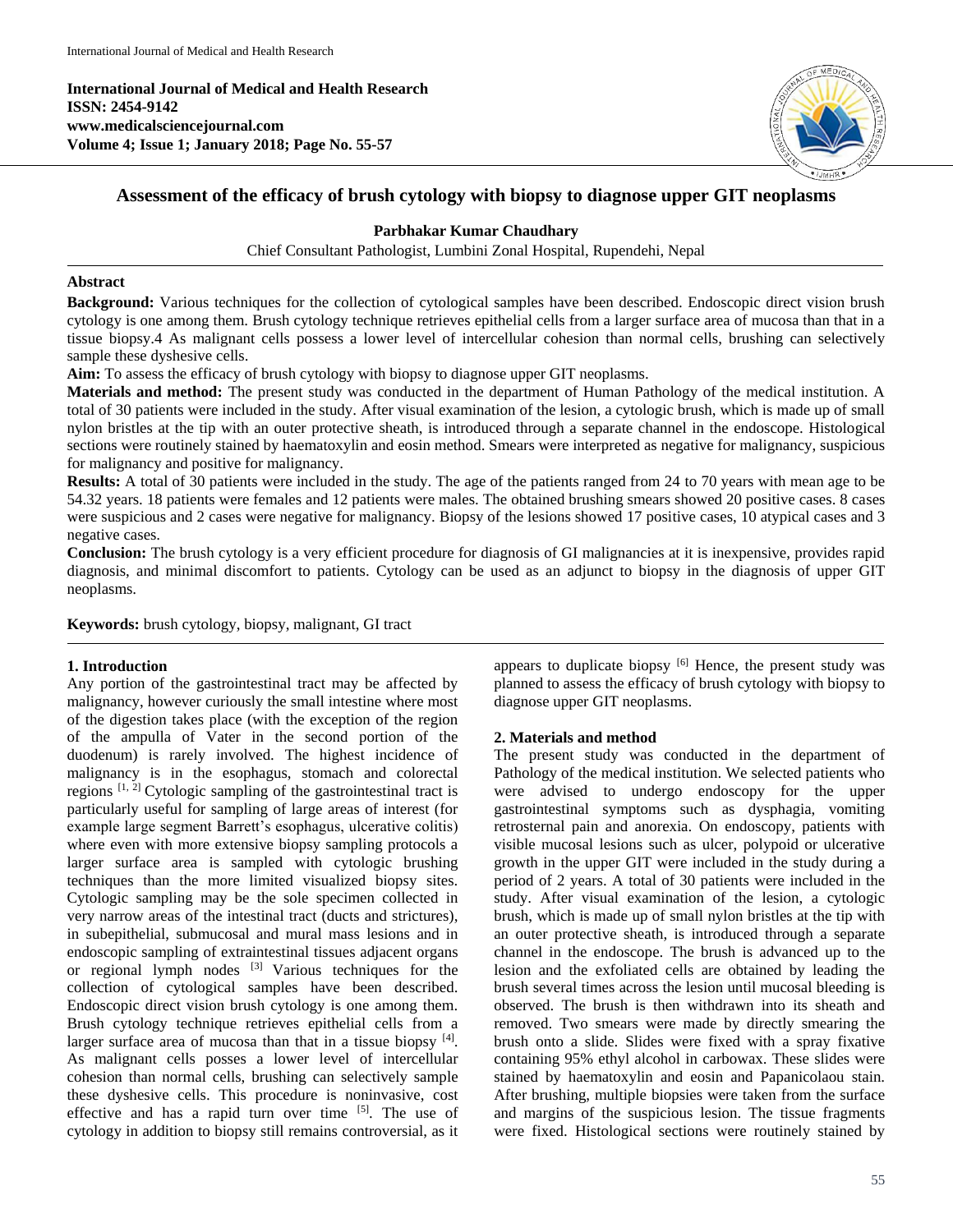haematoxylin and eosin method. Smears were interpreted as negative for malignancy, suspicious for malignancy and positive for malignancy.

The statistical analysis of the data was done using SPSS program for windows. Student's t test and chi square test were used for checking the significance of the data. The statistical significance was predefined at *p<*0.05.

## **3. Results**

A total of 30 patients were included in the study. The age of the patients ranged from 24 to 70 years with mean age to be 54.32 years. 18 patients were females and 12 patients were males. Table 1 depicts comparison of malignancy score between results from cytology and biopsy in lesions from upper GIT. The obtained brushing smears showed 20 positive cases. 8 cases were suspicious and 2 cases were negative for malignancy. Biopsy of the lesions showed 17 positive cases, 10 atypical cases and 3 negative cases. On comparing the results we observed that results are statistically significant (*p<*0.05).

Table 1: Comparison of malignancy score between results from cytology and biopsy in lesions from upper GIT

| <b>Malignancy score</b> | Cytology | <b>Biopsy</b> | p-value |
|-------------------------|----------|---------------|---------|
| Negative                |          |               | 9.02    |
| <b>Suspicious</b>       |          |               |         |
| Positive                |          |               |         |
| Total                   |          |               |         |



Fig 1: Prediction of malignancy by cytology and bipsy of lesions from upper GIT

# **4. Discussion**

Over the past 25 years, there has been a remarkable progress in the various techniques used in the diagnosis of gastrointestinal cancer. The advent of endoscopy and endoscopic biopsy has greatly facilitated the detection and diagnosis of gastrointestinal lesions. However, the diagnostic value of cytology has been less recognized in the evaluation of malignant lesions [7].

In the present study we assessed the efficacy of brush cytology with biopsy to diagnose upper GI malignancy. We observed that brushing smears showed 20 positive cases. 8 suspicious cases and 2 negative cases for malignancy. Biopsy of the lesions showed 17 positive cases, 10 atypical cases and 3 negative cases. The results on comparison were statistically significant. The results were compared with previous similar

studies from literature. The results were observed to be consistent. Qizilbash AH *et al* performed brush cytology and biopsy under direct vision on 250 patients. Of the 44 proven cases with cancers of the upper gastrointestinal tract, brush cytology yielded positive results in 88.6%, and multiple mucosal biopsies yielded positive results in 93.2%. With the combined technique the results increased to 95.4%. Falsenegative results were due to large tumors with necrotic surfaces or to infiltrative tumors at the cardioesophageal junction. There was one false positive with brush cytology and none with biopsy. Four cases of early gastric cancer were diagnosed with the combined technique. Moreno-Otero R *et al* performed endoscopy complemented by directed biopsies and exfoliative cytology on 593 patients with different gastric lesions. Of the 194 cases of proven adenocarcinoma of the stomach, cytology was positive for malignancy in 176 (90.7%) and yielded the highest diagnostic rate. Endoscopy correctly diagnosed 171 cases (88.1%), and biopsy had the lowest accuracy, 153 cases (78.9%). The combined use of the three techniques increased the positive diagnosis to 185 adenocarcinomas (95.4%). Only three early gastric cancers were diagnosed by the combined methods, with only cytology positive in all three cases. There were five (1.3%) falsepositive cytologic reports, principally due to benign gastric ulcers. It is concluded that these techniques have a complementary function in distinguishing benign from malignant gastric lesions. Since the value of endoscopic signs is limited, biopsy and cytology should always be performed. Exfoliative cytology plays an effective diagnostic role in cancer of the gastrointestinal tract and should be used more frequently by gastroenterologists, who, however, should be aware of the risk of false-positive results  $[8, 9]$ .

Shroff CP *et al* conducted direct-vision endoscopic examination on 4,000 patients for persistent upper gastrointestinal (GI) complaints over a period of five years revealed 350 visible lesions that were subjected to brushing cytology and biopsy. Cytologic examination of brushing smears from all 350 cases showed malignant cells in 67 (19.14%), cells suggesting benign polypoid neoplasms in 4 (1.14%), ulcerative and reparative features with attendant atypias in 186 (53.14%), inflammatory findings in 91 (26%) and false-negative findings in 2 cases (0.57%). Only 259 (74%) of the visible lesions were also subjected to endoscopic biopsy. Of the 67 patients with positive cytology, 52 were judged positive on the biopsy specimen; the 2 false-negative cytologic reports were confirmed as positive by biopsy. In four patients with gastric ulcers, malignant cells were seen along with gastric repair cells. This study indicates that brushing cytology is very useful in detecting benign ulcerative lesions with their atypias, a feature that could be useful in monitoring and controlling lesions in high-risk groups of patients, such as in India. In this study, endoscopic brushing cytology gave a better diagnostic yield than did endoscopic tissue biopsy. However, the two techniques are complementary for the diagnosis of upper GI malignancies. O'Donoghue JM *et al* examined the role of cytology in the differentiation of benign from malignant mucosal lesions in 2,183 consecutive patients who underwent esophagogastroduodenoscopy. Malignancy was confirmed in 394 patients. Both endoscopic biopsy and cytology were